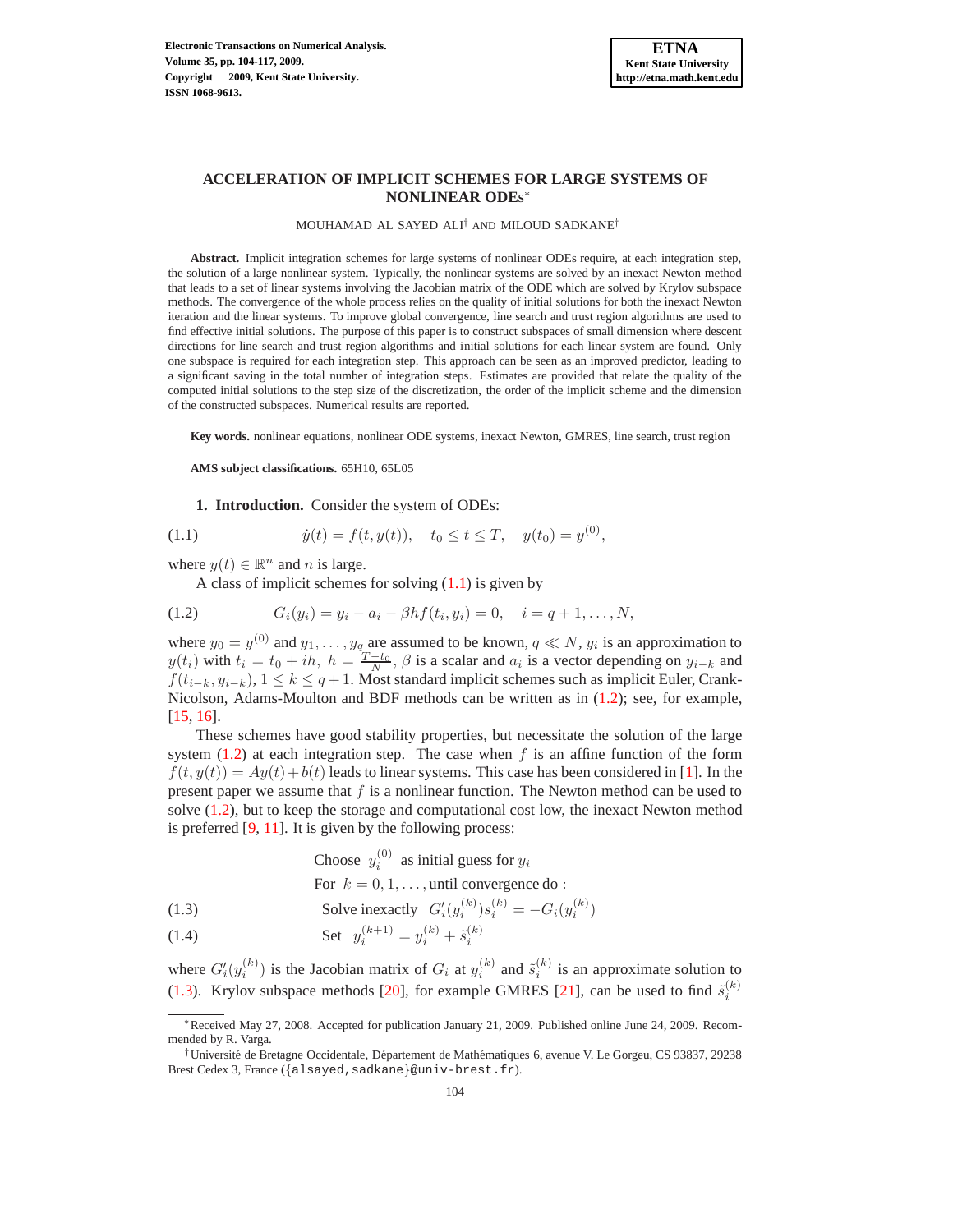in the affine subspace  $\hat{s}_i^{(k)} + \mathcal{K}_i^{(k)}$ , where  $\hat{s}_i^{(k)}$  is an initial guess for the exact solution and  $\mathcal{K}_i^{(k)}$  is a Krylov subspace constructed with the matrix  $G'_i(y_i^{(k)})$  and the initial residual vector  $G'_{i}(y_i^{(k)})\hat{s}_i^{(k)}+G_{i}(y_i^{(k)})$ . One generally asks that  $\tilde{s}_i^{(k)}$  satifies

<span id="page-1-0"></span>(1.5) 
$$
||G'_{i}(y_{i}^{(k)})\tilde{s}_{i}^{(k)} + G_{i}(y_{i}^{(k)})|| \leq \epsilon_{i}^{(k)} ||G_{i}(y_{i}^{(k)})||
$$

with some tolerance threshold  $\epsilon_i^{(k)}$ . The results in [\[9\]](#page-13-3) indicate how  $\epsilon_i^{(k)}$  must be chosen to ensure local convergence of the inexact Newton method.

Krylov subspace methods have been used, for example, in [\[9,](#page-13-3) [2,](#page-13-7) [5,](#page-13-8) [6\]](#page-13-9) in the context of Newton's method and in [\[13,](#page-13-10) [3,](#page-13-11) [4,](#page-13-12) [12,](#page-13-13) [7,](#page-13-14) [17,](#page-13-15) [19\]](#page-13-16) in the context of ODEs. They have the advantage of requiring only the multiplication of the Jacobian matrix  $G_i'(y_i^{(k)})$  by a vector, the Jacobian matrix need not be formed explicitly. Also, good convergence can be expected provided an efficient preconditioner and/or a good initial guess  $\hat{s}_i^{(k)}$  is available. In this paper we concentrate our effort on the latter possibility.

Like Newton's method, the inexact Newton method is locally convergent: it converges rapidly provided the initial guess  $y_i^{(0)}$  is close enough to  $y_i$ . Traditionally,  $y_i^{(0)}$  is found with the aid of a predictor, usually an explicit scheme applied to  $(1.1)$ . The drawback is that often the Newton method does not converge with such a predictor; see Section [4.2.](#page-8-0) For this reason, the line search backtracking and trust region techniques have been used to improve global convergence [\[5,](#page-13-8) [6,](#page-13-9) [11\]](#page-13-4) from any initial guess  $y_i^{(0)}$ . These techniques generate a sequence of vectors that converge under some conditions to a local minimum or a saddle point of the function  $h_i(y) = \frac{1}{2} ||G_i(y)||^2$ . Here and throughout the paper, the symbol  $|| \cdot ||$  denotes the Euclidean norm. Each vector is obtained from the preceding one by adding a descent direction, on which the effectiveness of these techniques strongly depends. Of particular importance from an algorithmic point of view is the paper  $[5]$ , where the solution of  $(1.3)$ and line search and trust region algorithms all use Krylov subspaces. This results in a method that is effective for nonlinear equations, but rather expensive for ODEs since the nonlinear equation [\(1.2\)](#page-0-1) must be solved  $N - q$  times.

Our aim is to show that the subspace

$$
(1.6) \t\t\t V_i = \text{span}\{f(t_{i-1}, y_{i-1}), \dots, f(t_{i-r}, y_{i-r})\}, \ \ r \ll n
$$

and some modifications thereof (namely when  $y_{i-1}, \ldots, y_{i-r}$  are replaced by approximations) contain a good approximation to  $y_i - a_i$ ; see Theorems [2.1](#page-2-0) and [2.2.](#page-3-0) As a consequence, the subspace  $\mathcal{V}_i$  can be used to find  $y_i^{(0)}$  and  $\hat{s}_i^{(k)}$ ,  $k \ge 0$ .

More precisely, we will see that good descent directions for line search and trust region algorithms and a good initial guess  $\hat{s}_i^{(k)}$  of the exact solution  $s_i^{(k)}$  can be found from  $\mathcal{V}_i$  and the Petrov-Galerkin process. When applied to [\(1.3\)](#page-0-2), this process finds  $\hat{s}_i^{(k)}$  in the subspace  $-y_i^{(k)} + a_i + \mathcal{V}_i$ , such that

$$
G'_{i}(y_i^{(k)})\hat{s}_i^{(k)} + G_i(y_i^{(k)}) \perp G'_{i}(y_i^{(k)})\mathcal{V}_i.
$$

This means that  $\hat{s}_i^{(k)}$  is the best least squares solution to [\(1.3\)](#page-0-2) in the subspace  $-y_i^{(k)} + a_i + \mathcal{V}_i$ . Once  $\hat{s}_i^{(k)}$  is obtained as above, very few iterations by a Krylov subspace method are needed to satisfy [\(1.5\)](#page-1-0). The subspace  $V_i$  does not depend on k and the main advantage here is that only one subspace of small dimension is required for each iteration  $i$  of the implicit scheme. The approach thus obtained leads to a significant saving in the total number of integration steps.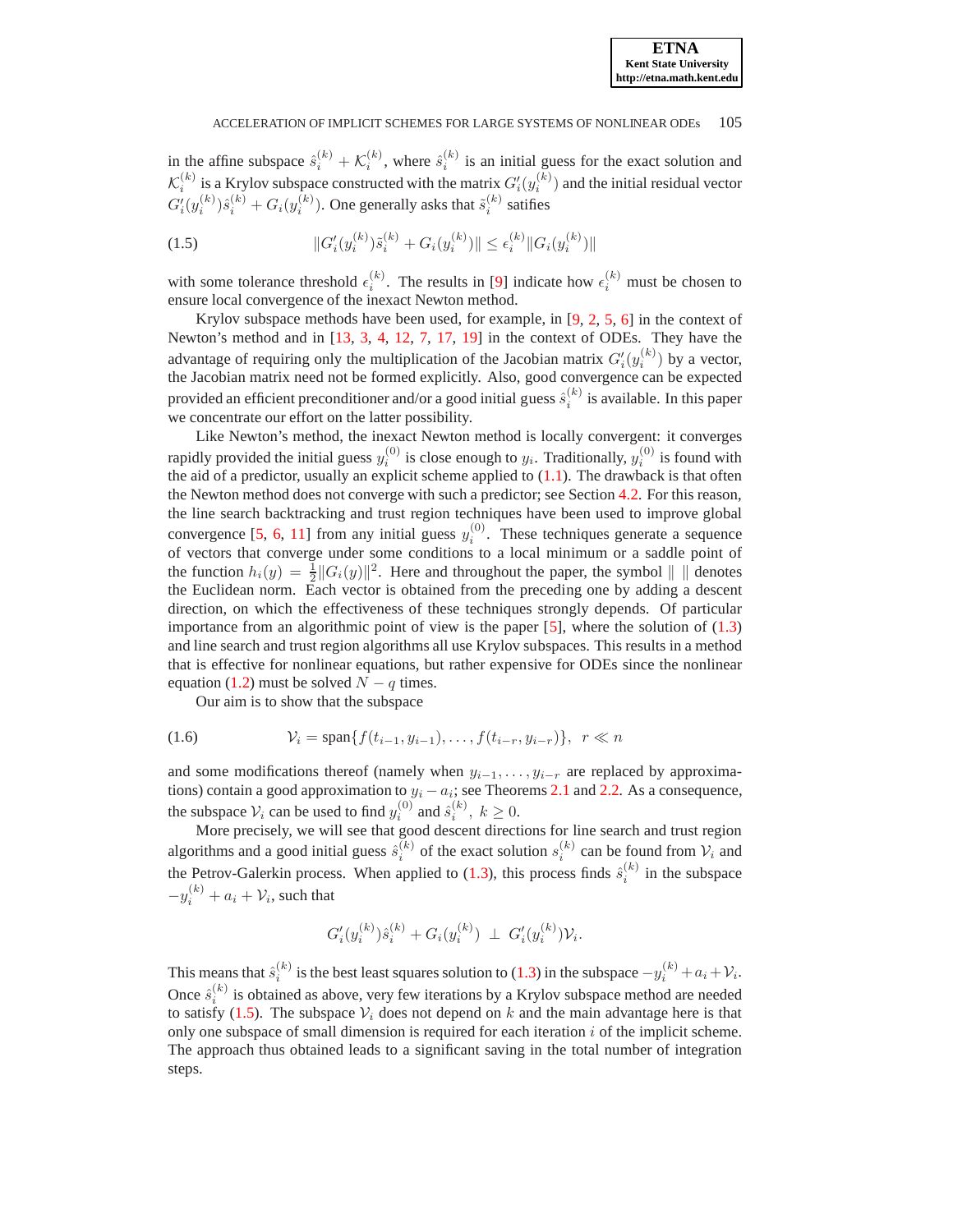The paper is organized as follows. In Section [2](#page-2-1) we describe the subspace of approximation  $V_i$  and provide estimates for the error between exact and approximate solutions of [\(1.2\)](#page-0-1) in terms of the step size h, the order of the implicit scheme and the dimension r of  $V_i$ . In Section [3](#page-4-0) we briefly review the line search and trust region algorithms and explain how these algorithms can be used, in conjunction with  $V_i$  and the Petrov-Galerkin process, to compute good descent directions and good initial guesses for each linear system of the form [\(1.3\)](#page-0-2). In Section [4](#page-6-0) we discuss the algorithmic aspect of the proposed approach and show numerically its effectiveness on a very stiff problem. The Krylov subspace method used throughout the paper is GMRES.

<span id="page-2-1"></span>**2. Approximation of the initial guess.** In practice we can only hope for an approximation  $\tilde{y}_i$  to the exact solution  $y_i$  of [\(1.2\)](#page-0-1). Therefore we replace [\(1.2\)](#page-0-1) by

<span id="page-2-4"></span>
$$
||\tilde{G}_i(\tilde{y}_i)|| \leq \varepsilon, \ i = q+1, \dots, N,
$$

where  $\tilde{G}_i(x) = x - \tilde{a}_i - \beta h f(t_i, x)$ , the vector  $\tilde{a}_i$  is obtained by replacing the  $y_j$ 's in the expression of  $a_i$  by the  $\tilde{y}_j$ 's and  $\varepsilon$  is some tolerance threshold.

Throughout this section we assume that  $f$  is Lipschitz with respect to the second variable. We also assume that the scheme [\(1.2\)](#page-0-1) is stable and of order p and that for  $i = 1, \ldots, q$ ,  $\tilde{y}_i$  is computed with an  $i$ -step scheme such that

(2.2) 
$$
\max_{0 \leq i \leq q} \|\tilde{y}_i - y_i\| = \mathcal{O}(\varepsilon/h).
$$

Then, there exists a constant  $C_0$  such that (see, e.g., [\[18,](#page-13-17) Chap. 8])

$$
\max_{q+1 \leq i \leq N} \|\tilde{y}_i - y_i\| \leq C_0 \left( \max_{0 \leq i \leq q} \|\tilde{y}_i - y_i\| + \sum_{i=q+1}^N \|\tilde{G}_i(\tilde{y}_i)\|\right) \leq C_0 \left( \max_{0 \leq i \leq q} \|\tilde{y}_i - y_i\| + (N-q)\,\varepsilon \right) = \mathcal{O}(\varepsilon/h).
$$

<span id="page-2-2"></span>The following theorem shows that the subspace

$$
(2.3) \t\t\t V_i = \text{span}\{f(t_{i-k}, \tilde{y}_{i-k}), 1 \le k \le r\}
$$

contains a good approximation to  $\tilde{y}_i - \tilde{a}_i$ .

THEOREM 2.1. *Assume that*  $g(t) = f(t, y(t)) \in C<sup>r</sup>(t<sub>0</sub>, T]$  *and* f *is continuously* differentiable on  $[t_0, T] \times \mathbb{R}^n$ . Let  $\mathcal{V}_i$  be the subspace defined in [\(2.3\)](#page-2-2). Then, there exists a  $\tilde{y}$ *in*  $\tilde{a}_i + \mathcal{V}_i$  *such that for*  $i = q + 1, \ldots, N$ ,

<span id="page-2-0"></span>
$$
\|\tilde{y}_i - \tilde{y}\| = \mathcal{O}(h^{p+1}) + \mathcal{O}(h^{r+1}) + \mathcal{O}(\varepsilon),
$$
  

$$
\|\tilde{G}_i(\tilde{y})\| = \mathcal{O}(h^{p+1}) + \mathcal{O}(h^{r+1}) + \mathcal{O}(\varepsilon).
$$

*Proof.* Since g is r-times continuously differentiable, from the Lagrange interpolation formula (see, e.g., [\[8,](#page-13-18) Chap. 3]), there exist constants  $\alpha_l$ ,  $1 \le l \le r$ , such that

<span id="page-2-3"></span>(2.4) 
$$
||g(t_i) - \sum_{l=1}^r \alpha_l g(t_{i-l})|| = \mathcal{O}(h^r).
$$

From [\(2.4\)](#page-2-3) and the fact that the scheme [\(1.2\)](#page-0-1) is stable and of order p and f is Lipschitz, we have

<span id="page-2-5"></span>(2.5) 
$$
||f(t_i, \tilde{y}_i) - \sum_{l=1}^r \alpha_l f(t_{i-l}, \tilde{y}_{i-l})|| = \mathcal{O}(h^p) + \mathcal{O}(h^r) + \mathcal{O}(\varepsilon/h).
$$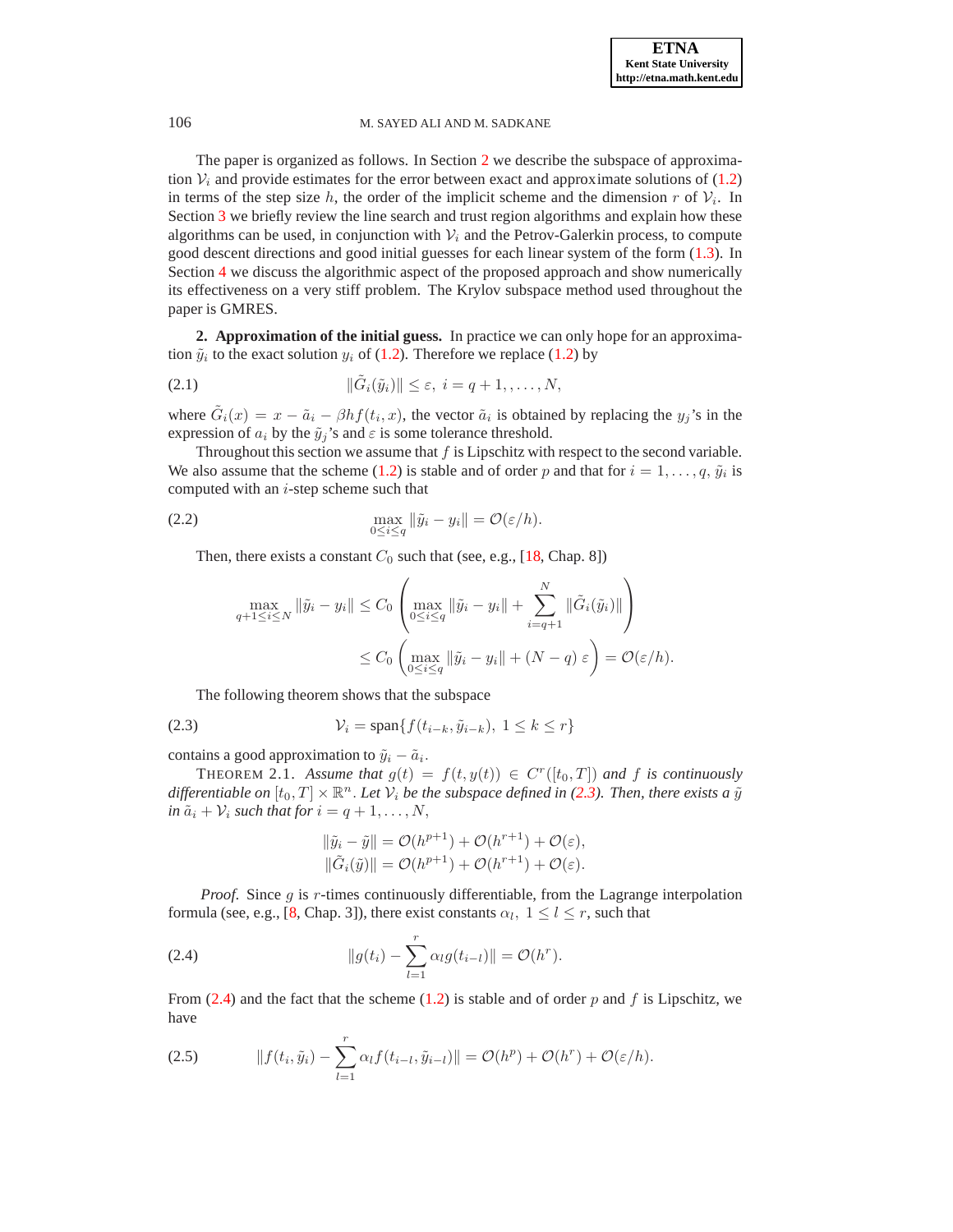Now let 
$$
\tilde{y} = \tilde{a}_i + h\beta \sum_{l=1}^r \alpha_l f(t_{i-l}, \tilde{y}_{i-l}) \in \tilde{a}_i + \mathcal{V}_i
$$
. Then  
\n
$$
\tilde{y}_i - \tilde{y} = \tilde{y}_i - \tilde{a}_i - h\beta \sum_{l=1}^r \alpha_l f(t_{i-l}, \tilde{y}_{i-l})
$$
\n
$$
= \tilde{G}_i(\tilde{y}_i) + h\beta(f(t_i, \tilde{y}_i) - \sum_{l=1}^r \alpha_l f(t_{i-l}, \tilde{y}_{i-l}))
$$

which, with  $(2.1)$  and  $(2.5)$ , gives

$$
\|\tilde{y}_i - \tilde{y}\| = \mathcal{O}(h^{p+1}) + \mathcal{O}(h^{r+1}) + \mathcal{O}(\varepsilon).
$$

Now we have

$$
\begin{aligned} \|\tilde{G}_i(\tilde{y})\| &\leq \|\tilde{G}_i(\tilde{y}) - \tilde{G}_i(\tilde{y}_i)\| + \|\tilde{G}_i(\tilde{y}_i)\| \\ &= \|\tilde{y} - \tilde{y}_i + h\beta(f(t_i, \tilde{y}_i) - f(t_i, \tilde{y}))\| + \|\tilde{G}_i(\tilde{y}_i)\| \\ &\leq \|\tilde{y} - \tilde{y}_i\| + h|\beta\| \|f(t_i, \tilde{y}) - f(t_i, \tilde{y}_i)\| + \varepsilon. \end{aligned}
$$

Hence,

$$
\|\tilde{G}_i(\tilde{y})\| = \mathcal{O}(h^{r+1}) + \mathcal{O}(h^{p+1}) + \mathcal{O}(\varepsilon).
$$

To reduce the cost in the Petrov-Galerkin process and in GMRES, we modify the subspace  $V_i$  by keeping only the last vectors whose computations necessitate the use of GMRES to satisfy  $(1.5)$ . For example, suppose that at iteration i the Petrov-Galerkin process was enough to find  $\hat{s}_i^{(k)}$  such that  $y_i^{(k+1)} = y_i^{(k)} + \hat{s}_i^{(k)}$  with  $\|\tilde{G}_i(y_i^{k+1})\| \leq \varepsilon$ . In this case we set  $\tilde{s}_i^{(k)} = \hat{s}_i^{(k)}$ ,  $\tilde{y}_i = y_i^{(k+1)}$  and use the same subspace  $\mathcal{V}_i$  for the next iteration.

<span id="page-3-1"></span>Let us denote, again, by

(2.6) 
$$
\mathcal{V}_i = \text{span}\{f(t_{i-j}, \tilde{y}_{i-j}), \ j = i_1, i_2, \dots, i_s\}
$$

the subspace associated with the last s vectors  $\tilde{y}_{i-i_1}, \tilde{y}_{i-i_2}, \ldots, \tilde{y}_{i-i_s}$  with  $i_1 < \ldots < i_s$ , whose computations necessitate the use of GMRES to satisfy [\(1.5\)](#page-1-0), and by

(2.7) 
$$
\mathcal{W}_i = \text{span}\{f(t_{i-j}, \tilde{y}_{i-j}), \ j = 1, 2, \ldots, i_1 - 1\},
$$

the set associated with the other vectors such that

<span id="page-3-0"></span>
$$
\|\tilde{G}_{i-j}(\tilde{y}_{i-j})\| \leq \varepsilon, \ \ \tilde{y}_{i-j} \in \tilde{a}_{i-j} + \mathcal{V}_i.
$$

Such a situation is encountered in practice; see steps (TR3) and (N1.1) of Algorithm [4.1.](#page-7-0) Then we have the following theorem.

THEOREM 2.2. *Assume that*  $g(t) = f(t, y(t)) \in C<sup>r</sup>(t<sub>0</sub>, T]$  *with*  $r = s + i<sub>1</sub> - 1$  *and* f continuously differentiable on  $[t_0, T] \times \mathbb{R}^n$ . Let  $\mathcal{V}_i$  be the subspace defined in [\(2.6\)](#page-3-1). Then *there exists*  $\tilde{y}$  *in*  $\tilde{a}_i + V_i$  *such that for*  $i = q + 1, ..., N$ ,

$$
\|\tilde{y}_i - \tilde{y}\| = \mathcal{O}(h^{p+1}) + \mathcal{O}(h^{r+1}) + \mathcal{O}(\varepsilon),
$$
  

$$
\|\tilde{G}_i(\tilde{y})\| = \mathcal{O}(h^{p+1}) + \mathcal{O}(h^{r+1}) + \mathcal{O}(\varepsilon).
$$

*Proof.* From Theorem [2.1](#page-2-0) we know that there exist  $z_1 \in \tilde{a}_i + \mathcal{V}_i$ ,  $z_2 \in \mathcal{W}_i$ , such that

(2.8) 
$$
\|\tilde{y}_i - (z_1 + z_2)\| = \mathcal{O}(h^{p+1}) + \mathcal{O}(h^{r+1}) + \mathcal{O}(\varepsilon).
$$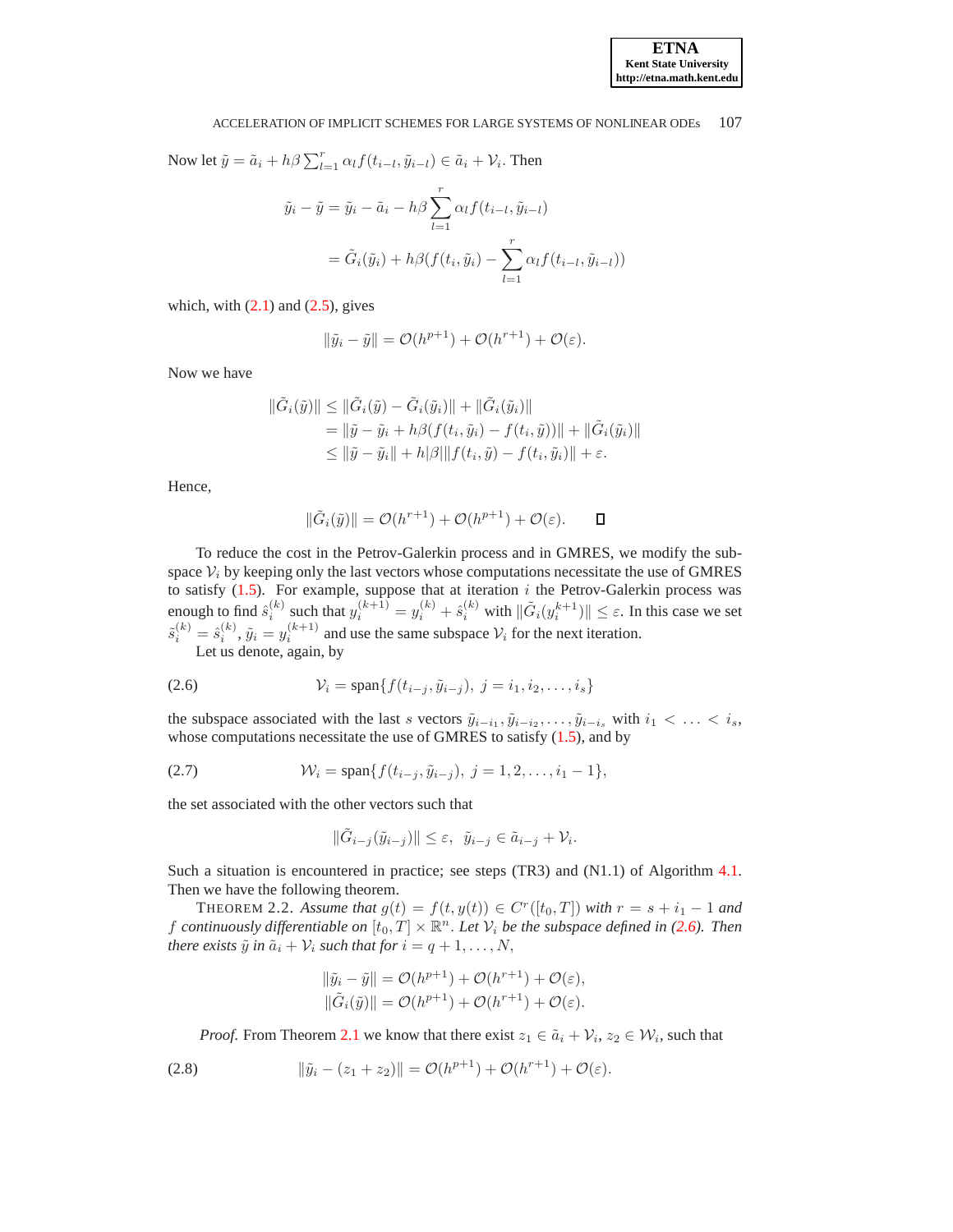Let us write  $z_2 = \beta h \sum_{j=1}^{i_1-1} \gamma_j f(t_{i-j}, \tilde{y}_{i-j})$  and define  $\tilde{y} = z_1 + \sum_{j=1}^{i_1-1} \gamma_j (\tilde{y}_{i-j} - \tilde{a}_{i-j}).$ Note that  $\tilde{y} \in \tilde{a}_i + \mathcal{V}_i$  and

$$
\tilde{y}_i - \tilde{y} = (\tilde{y}_i - (z_1 + z_2)) + \sum_{j=1}^{i_1 - 1} \gamma_j (h\beta f(t_{i-j}, \tilde{y}_{i-j}) - (\tilde{y}_{i-j} - \tilde{a}_{i-j})),
$$
  

$$
\|\tilde{y}_i - \tilde{y}\| \le \|(\tilde{y}_i - (z_1 + z_2))\| + \sum_{j=1}^{i_1 - 1} |\gamma_j| \|\tilde{G}_{i-j}(\tilde{y}_{i-j})\|
$$
  

$$
= \mathcal{O}(h^{p+1}) + \mathcal{O}(h^{r+1}) + \mathcal{O}(\varepsilon).
$$

As in the proof of the previous theorem, we obtain

$$
\|\tilde{G}_i(\tilde{y})\| = \mathcal{O}(h^{p+1}) + \mathcal{O}(h^{r+1}) + \mathcal{O}(\varepsilon).
$$

REMARK 2.3.

- 1. In the sequel we will essentially work with the subspace  $V_i$  defined in [\(2.6\)](#page-3-1).
- 2. In practice,  $r > p$ ; for example, the numerical tests are carried out with  $r = 20$  and  $p = 1$  or 2. Thus,  $\|\tilde{y}_i - \tilde{y}\|$  and  $\|\tilde{G}_i(\tilde{y})\|$  behave like  $\mathcal{O}(h^{p+1}) + \mathcal{O}(\varepsilon)$ .

<span id="page-4-0"></span>**3. Line search and trust region algorithms.** Line search and trust region algorithms are two simple iterative methods for finding a local minimum of a function. They are based on the notion of descent directions that move the iterates towards a local minimum. More precisely, let

(3.1) 
$$
h_i(u) = \frac{1}{2} ||G_i(u)||^2, \ u \in \mathbb{R}^n.
$$

A vector  $p \in \mathbb{R}^n$  is a descent direction of  $G_i$  at u if

<span id="page-4-1"></span>
$$
\nabla h_i(u)^T p < 0.
$$

This inequality guarantees that, for small positive  $\delta$ ,

$$
(3.3) \t\t\t h_i(u+\delta p) < h_i(u).
$$

In fact, inequality [\(3.2\)](#page-4-1) allows that  $h_i$  decreases with a rate proportional to  $\nabla h_i(u)^T p$ .

In the next two subsections we briefly explain how these algorithms can be used to find a good initial guess for the nonlinear system [\(1.2\)](#page-0-1). More details on these algorithms can found, for example, in [\[10\]](#page-13-19).

**3.1. Backtracking line search algorithm.** The line search algorithm computes a sequence of vectors  $u_i^{(k)}$  such that

(3.4) 
$$
u_i^{(k+1)} = u_i^{(k)} + \lambda_k p_i^{(k)},
$$

where  $p_i^{(k)}$  is a descent direction of  $G_i$  at  $u_i^{(k)}$ , and  $\lambda_k$  is a scalar chosen to satisfy the Goldstein-Armijo condition:

<span id="page-4-2"></span>(3.5) 
$$
h_i(u_i^{(k+1)}) \leq h_i(u_i^{(k)}) + \alpha \lambda_k \nabla h_i(u_i^{(k)})^T p_i^{(k)},
$$

where  $\alpha \in (0, 1/2)$  is a parameter typically set to  $10^{-4}$ .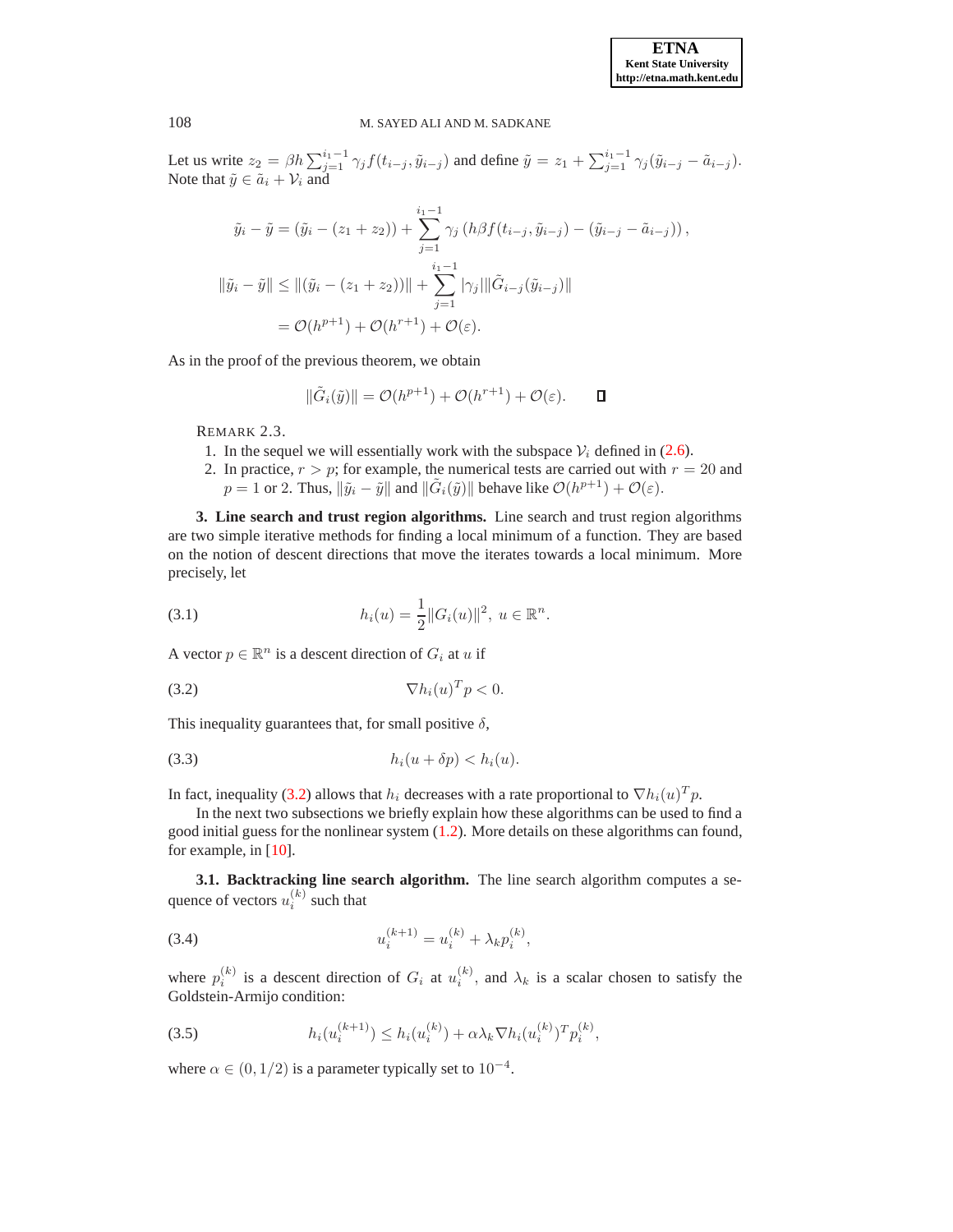Under some conditions, the sequence  $(u_i^{(k)})_{k \geq 0}$  converges to a local minimum of  $h_i$  or the sequence  $\nabla h_i(u_i^{(k)})$  converges to 0. Moreover, for each descent direction  $p_i^{(k)}$ , Theo-rem 6.3.2 in [\[10\]](#page-13-19) shows the existence of  $\lambda_k$ , such that [\(3.5\)](#page-4-2) is satisfied.

The scalar  $\lambda_k$  is computed by the backtracking method. This method starts with  $\lambda_k = 1$ and repeatedly reduces  $\lambda_k$  until an acceptable iterate  $u_i^{(k+1)}$ , satisfying [\(3.5\)](#page-4-2), is found. When  $\lambda_k = 1$ , the natural question is which descent direction  $p_i^{(k)}$  leads approximately to [\(3.5\)](#page-4-2) and  $u_i^{(k+1)} \approx y_i$ . These conditions translate to

<span id="page-5-0"></span>(3.6) 
$$
0 \lessapprox \frac{1}{2} ||G_i(u_i^{(k)})||^2 + \alpha G_i(u_i^{(k)})^T G_i'(u_i^{(k)}) p_i^{(k)}.
$$

It turns out that the Newton direction

<span id="page-5-3"></span>(3.7) 
$$
p_i^{(k)} = -(G_i'(u_i^{(k)}))^{-1} G_i(u_i^{(k)})
$$

guarantees [\(3.6\)](#page-5-0). However, this direction is expensive to compute. Therefore, using GMRES, we look for an approximation  $\tilde{p}_i^{(k)}$  to  $p_i^{(k)}$  that satisfies

<span id="page-5-1"></span>(3.8) 
$$
||G'_{i}(u_{i}^{(k)})\tilde{p}_{i}^{(k)} + G_{i}(u_{i}^{(k)})|| \leq \eta_{i}^{(k)}||G_{i}(u_{i}^{(k)})||,
$$

with some tolerance threshold  $\eta_i^{(k)} > 0$ . Then we have

$$
\nabla h_i(u_i^{(k)})^T \tilde{p}_i^{(k)} = -\|G_i(u_i^{(k)})\|^2 + G_i(u_i^{(k)})^T \left( G_i'(u_i^{(k)}) \tilde{p}_i^{(k)} + G_i(u_i^{(k)}) \right) \leq (\eta_i^{(k)} - 1) \|G_i(u_i^{(k)})\|^2.
$$

In particular, if  $\eta_i^{(k)} \ll 1$ , then  $\tilde{p}_i^{(k)}$  is a good descent direction.

In conclusion, when  $\tilde{p}_i^{(k)}$  satisfies [\(3.8\)](#page-5-1) with  $0 < \eta_i^{(k)} \ll 1$ , then  $\tilde{p}_i^{(k)}$  is a descent direction that satisfies, or almost satisfies, [\(3.5\)](#page-4-2) with  $\lambda_k = 1$ . In the latter case, the backtracking method will rapidly find a scalar  $\lambda_k$  that satisfies [\(3.5\)](#page-4-2) and the sequence  $u_i^{(k)}$  converges to  $y_i$ . As we have mentioned,  $\tilde{p}_i^{(k)}$  is obtained with GMRES. To accelerate the computation, we start GMRES with  $\hat{p}_i^{(k)}$ , obtained by the Petrov-Galerkin process applied to the subspace  $-u_i^{(k)} + \tilde{a}_i + \mathcal{V}_i$ . With this initial solution, only a few iterations, and sometimes no iteration, of GMRES are needed to satisfy [\(3.8\)](#page-5-1); see Tables [4.1](#page-10-0) and [4.2.](#page-11-0)

One drawback of the line search algorithm is that even when the condition  $(3.5)$  is not satisfied, the descent direction is still kept unchanged. Only the scalar  $\lambda_k$  is updated using a one-dimensional quadratic or cubic model. The trust region algorithm overcomes this drawback, at the price of increasing the computational cost.

**3.2. Trust region algorithm.** The trust region algorithm generates a sequence of vectors  $u_i^{(k)}$ , such that  $u_i^{(k+1)} = u_i^{(k)} + d_i^{(k)}$ , where  $d_i^{(k)}$  is the solution of

<span id="page-5-2"></span>(3.9) 
$$
\min_{\|d\| \le \delta_i^{(k)}} \Psi_i^{(k)}(d),
$$

and where  $\delta_i^{(k)} > 0$  and  $\Psi_i^{(k)}$  is given by the quadratic model

<span id="page-5-4"></span>(3.10) 
$$
\Psi_i^{(k)}(d) = \frac{1}{2} ||G_i(u_i^{(k)}) + G_i'(u_i^{(k)})d||^2
$$

$$
= h_i(u_i^{(k)}) + \nabla h_i(u_i^{(k)})^T d + \frac{1}{2} d^T B_i^{(k)} d
$$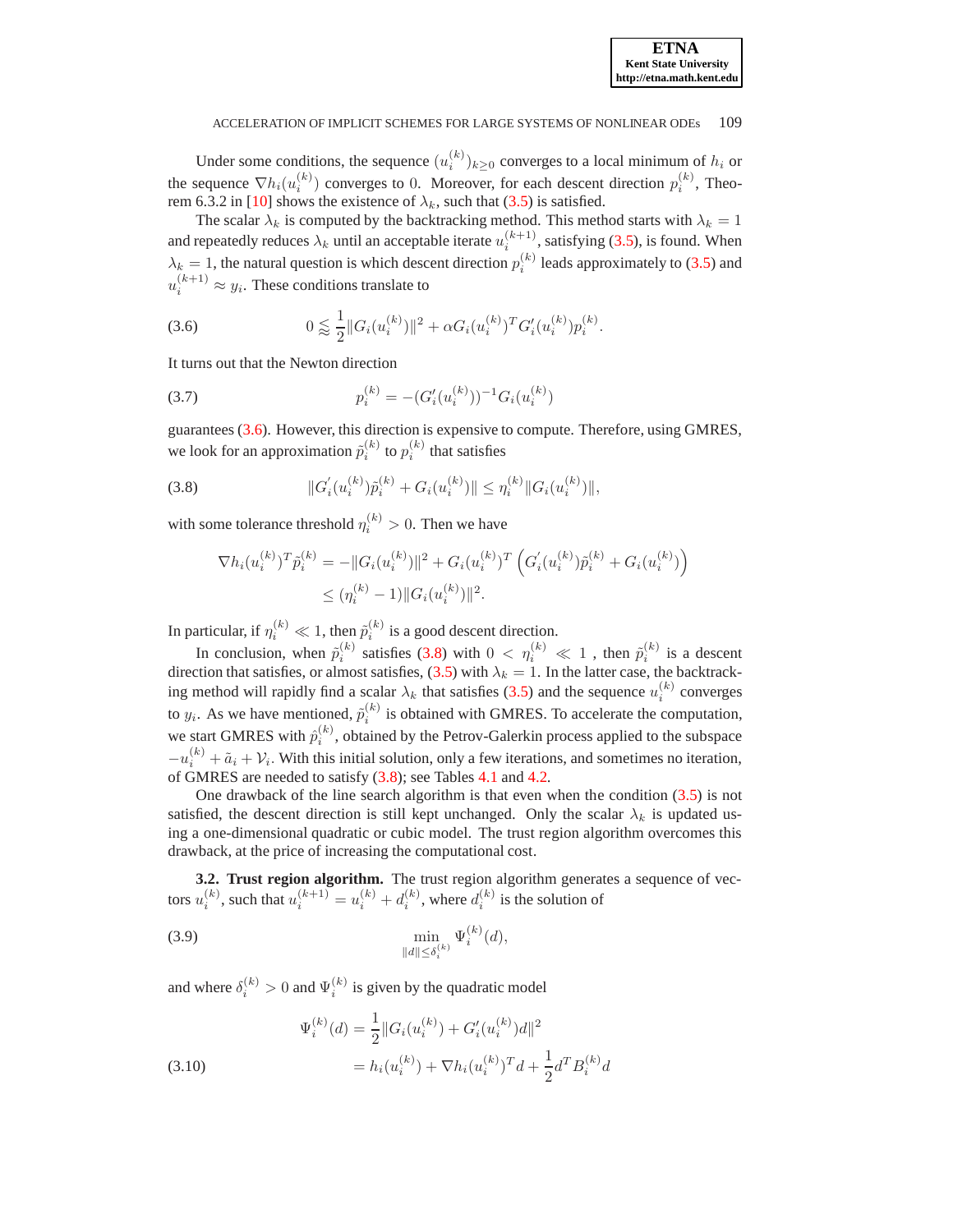with  $B_i^{(k)} = G_i'(u_i^{(k)})^T G_i'(u_i^{(k)})$ .

Since  $B_i^{(k)}$  is symmetric and positive definite, the solution of [\(3.9\)](#page-5-2) is given by

$$
d_i^{(k)} = \begin{cases} -(B_i^{(k)})^{-1} \nabla h_i(u_i^{(k)}) & \text{if } \|(B_i^{(k)})^{-1} \nabla h_i(u_i^{(k)})\| \le \delta_i^{(k)}, \\ -(B_i^{(k)} + \mu_i^{(k)} I_n)^{-1} \nabla h_i(u_i^{(k)}) & \text{if } \|(B_i^{(k)})^{-1} \nabla h_i(u_i^{(k)})\| > \delta_i^{(k)}, \end{cases}
$$

where  $\mu_i^{(k)} \geq 0$  solves

<span id="page-6-1"></span>(3.11) 
$$
\| (B_i^{(k)} + \mu_i^{(k)} I_n)^{-1} \nabla h_i(u_i^{(k)}) \| = \delta_i^{(k)}.
$$

Note that  $d_i^{(k)}$  is a descent direction of  $G_i$  at  $u_i^{(k)}$  and coincides with the Newton direction [\(3.7\)](#page-5-3) when  $\|(B_i^{(k)})^{-1}\nabla h_i(u_i^{(k)})\| \leq \delta_i^{(k)}$ .

To compute the scalar  $\mu_i^{(k)}$  that approximately satisfies [\(3.11\)](#page-6-1), we will use two methods: the locally constrained optimal hook step method, and the dogleg step method. The former finds  $\mu_i^{(k)}$ , such that  $\|(B_i^{(k)} + \mu_i^{(k)}I_n)^{-1}\nabla h_i(u_i^{(k)})\|$   $\cong$   $\delta_i^{(k)}$ , and takes  $u_i^{(k+1)} = u_i^{(k)} - (B_i^{(k)} + \mu_i^{(k)} I_n)^{-1} \nabla h_i(u_i^{(k)})$ . The latter uses a piecewise linear approximation of the curve  $\mu \to u_i^{(k)} - (B_i^{(k)} + \mu I_n)^{-1} \nabla h_i(u_i^{(k)})$  and takes  $u_i^{(k+1)}$  as the point on this approximation, such that  $||u_i^{(k+1)} - u_i^{(k)}|| = \delta_i^{(k)}$ . Note that both methods, as well as the computation of  $d_i^{(k)}$ , necessitate the solution of large linear systems. To reduce the cost, we proceed as in  $[5]$  and replace the full quadratic model  $(3.10)$  by the following lowerdimensional one,

(3.12) 
$$
\Phi_i^{(k)}(c) = h_i(u_i^{(k)}) + \nabla h_i(u_i^{(k)})^T V_i c + \frac{1}{2} c^T (V_i^T B_i^{(k)} V_i) c,
$$

where  $V_i$  is an  $n \times p$  matrix whose columns form an orthonormal basis of  $\mathcal{V}_i$ . Since  $V_i^T B_i^{(k)} V_i$ is symmetric positive definite, the next iterate  $u_i^{(k+1)}$  is given by  $u_i^{(k)} + V_i c_i^{(k)}$ , where  $c_i^{(k)}$  is the solution of

<span id="page-6-3"></span>(3.13) 
$$
\min_{\|c\| \le \delta_i^{(k)}} \Phi_i^{(k)}(c).
$$

Note that  $c_i^{(k)}$  is not expensive to compute and that  $V_i c_i^{(k)}$  is a descent direction of  $G_i$  at  $u_i^{(k)}$ . The condition for accepting  $u_i^{(k+1)}$  is the one written in [\(3.5\)](#page-4-2), namely,

<span id="page-6-2"></span>
$$
(3.14) \t\t\t h_i(u_i^{(k+1)}) \leq h_i(u_i^{(k)}) + \alpha \nabla h_i(u_i^{(k)})^T (u_i^{(k+1)} - u_i^{(k)}),
$$

where  $\alpha \in (0, \frac{1}{2})$ . If  $u_i^{(k+1)}$  does not satisfy [\(3.14\)](#page-6-2), then we reduce  $\delta_i^{(k)}$  and return to [\(3.13\)](#page-6-3)  $\frac{1}{2}$ . If  $u_i$  and sails and  $\frac{1}{2}$ , then we reduce  $v_i$ to compute  $c_i^{(k)}$  by the hook step or the dogleg step method. If  $u_i^{(k+1)}$  satisfies [\(3.14\)](#page-6-2), then one must decide whether  $\delta_i^{(k+1)}$  should be increased, decreased, or kept the same for the next step  $k + 1$ ; see [\[10\]](#page-13-19).

<span id="page-6-0"></span>**4. Algorithmic aspect.** In this section we write, in an informal way, an algorithm that computes the sequence  $(\tilde{y}_i)$  defined in [\(2.1\)](#page-2-4). The initial guess for each nonlinear system is obtained with a backtracking line search (part 3.1) or trust region (part 3.2), and the approximate solution  $\tilde{y}_i$  is obtained with the inexact Newton method (part 3.3). The parameters r,  $\varepsilon_{LS}^{(1)}, \varepsilon_{LS}^{(2)}, \varepsilon$ , kma $x_{LS}$  and kma $x_{IN}$  should be fixed by the user.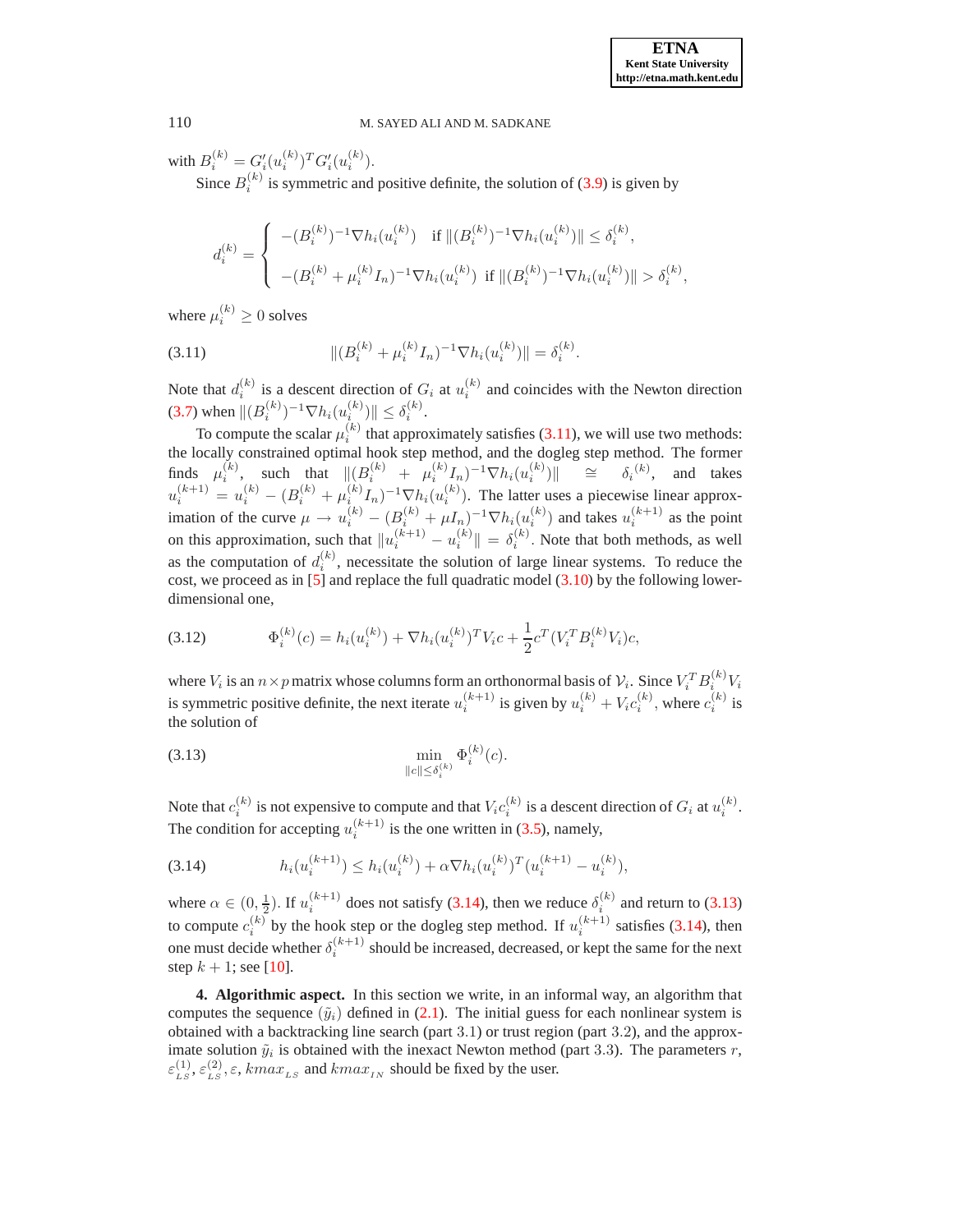## <span id="page-7-0"></span>**4.1. The algorithm.**

## ALGORITHM 4.1.

- 1. Assume that for  $k = 1, \ldots, q$ , the approximation  $\tilde{y}_k$  is either given or is computed with an k-step scheme such that  $\max_{1 \leq k \leq q} ||\tilde{y}_k - y_k|| = \mathcal{O}(\varepsilon/h)$ . Set  $i = q + 1$ .
- 2. Let  $R_i$  be the matrix formed by the last  $k_0$  vectors  $f(t_{i-k}, \tilde{y}_{i-k}), 1 \leq k \leq k_0$ , where  $k_0 = \min(q + 1, r)$ . Orthonormalize the columns of  $R_i$  in  $V_i$ .
- 3. Repeat until  $i = N$ 
	- 3.0 Compute an initial solution  $u_i^{(0)}$  (e.g., by an explicit method applied to [\(1.1\)](#page-0-0)) 3.1 *Line Search:* Repeat until
		- $\|\tilde{G}_i(u_i^{(k)})\| \leq \varepsilon_{\scriptscriptstyle LS}^{(1)}$  or  $\left|\|\tilde{G}_i(u_i^{(k+1)})\| \|\tilde{G}_i(u_i^{(k)})\|\right| \leq \varepsilon_{\scriptscriptstyle LS}^{(2)}$  or  $k > kmax_{\scriptscriptstyle LS}$
		- (LS1) Compute an initial solution  $\hat{p}_i^{(k)}$  of ([3.7](#page-5-3)) by applying the Petrov-Galerkin process to  $-u_i^{(k)} + \tilde{a}_i + \text{range}(V_i)$ .
			- If  $\hat{p}_i^{(k)}$  satisfies ([3.8](#page-5-1)), then set  $\tilde{p}_i^{(k)} = \hat{p}_i^{(k)}$ .
			- · Otherwise, compute an approximate solution  $\tilde{p}_i^{(k)}$  of [\(3.7\)](#page-5-3) by GMRES, so that ([3.8](#page-5-1)) holds, starting with  $\hat{p}_i^{(k)}$ .
		- (LS2) Compute the scalar  $\lambda_k$  by the backtracking method, so that [\(3.5\)](#page-4-2) holds.
		- (LS3) Set  $u_i^{(k+1)} = u_i^{(k)} + \lambda_k \tilde{p}_i^{(k)}$ ,  $k := k + 1$ ,  $y_i^{(0)} = u_i^{(k)}$ .
	- 3.2 *Trust Region:* replace the steps (LS1), (LS2), and (LS3) above by
		- (TR1) Compute an approximation  $c_i^{(k)}$  to [\(3.13\)](#page-6-3) by the hook step or the dogleg step.
		- (TR2) Compute  $u_i^{(k+1)}$  =  $u_i^{(k)}$  +  $V_i c_i^{(k)}$  satisfying ([3.14](#page-6-2)). Set  $k := k + 1$ ,  $y_i^{(0)} = u_i^{(k)}$ .

(TR3) If  $\|\tilde{G}_i(y_i^{(0)})\| \leq \varepsilon$ , then set  $\tilde{y}_i = y_i^{(0)}, \, i := i + 1$  and go to 3.

3.3 *Inexact Newton:* Repeat until

$$
\|\tilde{G}_i(y_i^{(k)})\| \le \varepsilon \text{ or } k > kmax_{IN}
$$

- (N1) Compute an approximation  $\hat{s}_i^{(k)}$  of the linear system [\(1.3\)](#page-0-2) by applying the Petrov-Galerkin process to  $-y_i^{(k)} + \tilde{a}_i + \text{range}(V_i)$ .
	- (N1.1) If  $\|\tilde{G}_i(y_i^{(k)} + \hat{s}_i^{(k)})\| \le \varepsilon$ , set  $\tilde{y}_i = y_i^{(k)} + \hat{s}_i^{(k)}$ ,  $i := i + 1$  and go to 3.
	- (N1.2) Else, if  $\hat{s}_i^{(k)}$  satisfies [\(1.5\)](#page-1-0), set  $y_i^{(k+1)} = y_i^{(k)} + \hat{s}_i^{(k)}$ ,  $k := k + 1$  and go to 3.3.
	- (N1.3) Else, compute an approximation  $\tilde{s}_i^{(k)}$  to [\(1.3\)](#page-0-2) by GMRES, starting with  $\hat{s}_i^{(k)}$ . Set  $\hat{s}_i^{(k)} = \tilde{s}_i^{(k)}$ , and go to (N1.1).
- 3.4 Set  $\tilde{y}_i = y_i^{(k)}$ .
- 3.5 Let  $k_0$  be the number of columns of  $R_i$ . If  $k_0 < r$ , then set  $R_{i+1} = [R_i, f(t_i, \tilde{y}_i)],$ else  $R_i = [S_i, f(t_i, \tilde{y}_i)]$ , where  $S_i$  is the matrix formed by the last  $r - 1$ columns of  $R_i$ . Orthonormalize the columns of  $R_{i+1}$  in  $V_{i+1}$ 3.6  $i := i + 1$ .

In this algorithm, the subspace  $V_i = \text{range}(V_i)$  corresponds to the one of Theorem [2.2.](#page-3-0) If we want to use the subspace  $V_i$  of Theorem [2.1,](#page-2-0) then step (TR3) should be replaced by:

If 
$$
\|\tilde{G}_i(y_i^{(0)})\| \leq \varepsilon
$$
, set  $\tilde{y}_i = y_i^{(0)}$ , and go to 3.5,

and step (N1.1) should be replaced by

If 
$$
\|\tilde{G}_i(y_i^{(k)} + \hat{s}_i^{(k)})\| \le \varepsilon
$$
, set  $\tilde{y}_i = y_i^{(k)} + \hat{s}_i^{(k)}$ , and go to 3.5.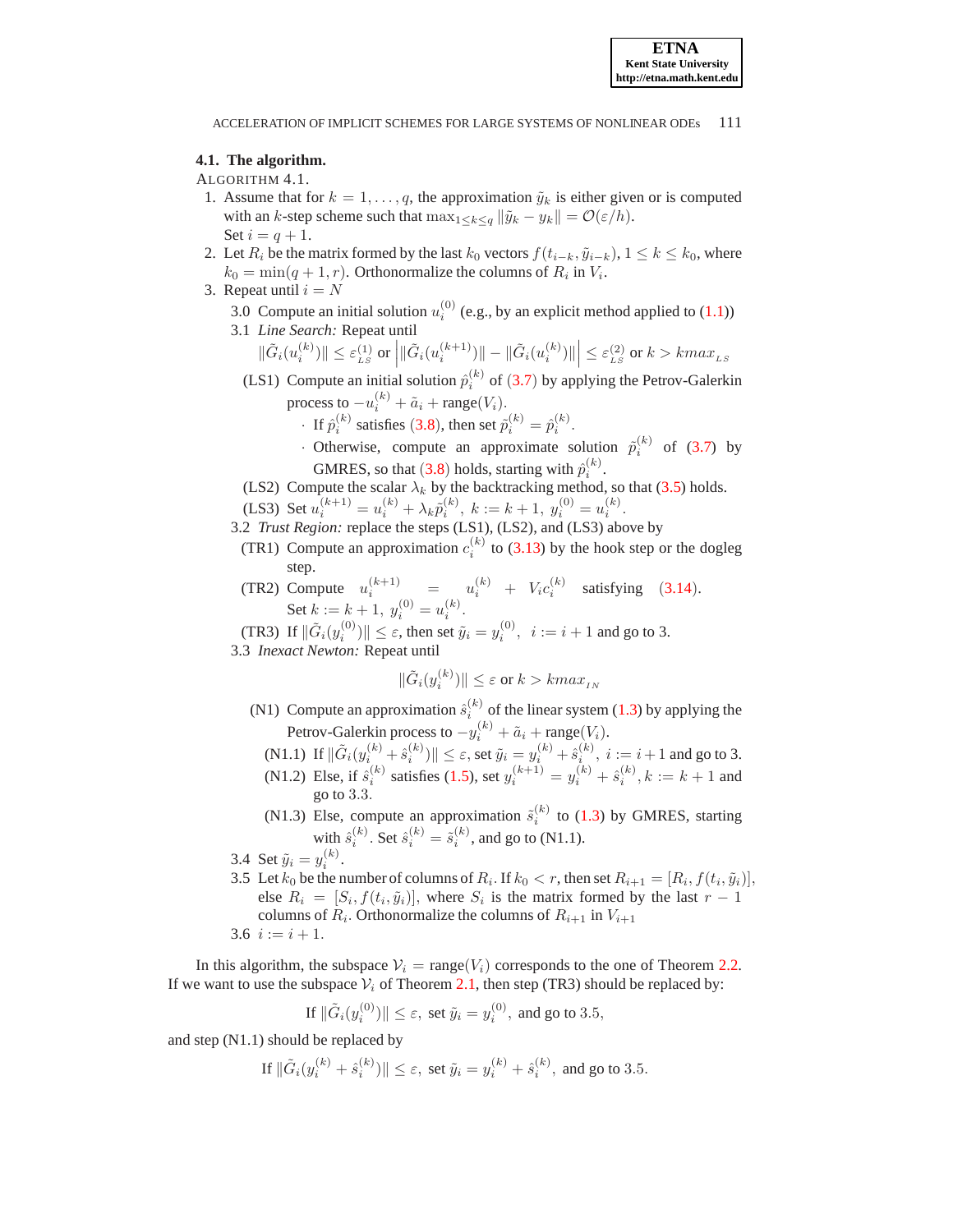Note that if step (TR3) or step (N1.1) is satisfied, then  $\tilde{y}_i \in \tilde{a}_i + \mathcal{V}_i$ . For this reason we do not change the subspace  $V_i$  for the next iteration  $i + 1$ .

In step 3.4 the orthonormalization of  $R_i$  and  $R_{i+1}$  uses an updating QR factorization; see, e.g., [\[14,](#page-13-20) p. 594].

<span id="page-8-0"></span>**4.2. Numerical results.** We now show the behavior of Algorithm [4.1](#page-7-0) on the Robertson chemical reaction with one-dimensional diffusion [\[17\]](#page-13-15):

$$
\frac{\partial u}{\partial t} = -0.04 u + 10^4 v w + \alpha \frac{\partial^2 u}{\partial x^2},
$$
  

$$
\frac{\partial v}{\partial t} = 0.04 u - 10^4 v w - 3 \times 10^7 v^2 + \alpha \frac{\partial^2 v}{\partial x^2},
$$
  

$$
\frac{\partial w}{\partial t} = 3 \times 10^7 v^2 + \alpha \frac{\partial^2 w}{\partial x^2},
$$

with  $0 \le x \le 1, 0 \le t \le 1$ ,  $\alpha = 2 \times 10^{-2}$  and Neumann boundary conditions  $\frac{\partial u}{\partial x} = \frac{\partial v}{\partial x} = \frac{\partial w}{\partial x} = 0$  at  $x = 0, 1$ , and initial values

$$
u(x, 0) = 1 + \sin(2\pi x), \quad v(x, 0) = w(x, 0) = 0.
$$

The second partial derivative is discretized on a uniform grid of  $5 \times 10^3$  points and the boundary conditions at  $x = 0$  (resp.  $x = 1$ ) are discretized by forward (resp. backward) differences. We thus obtain an ODE system of the form [\(1.1\)](#page-0-0) of size  $n = 15 \times 10^3$ . This system is known to be very stiff.

Recall that our aim is to show that the subspace  $V_i$  helps to find good initial solutions  $y_i^{(0)}$  and  $\hat{s}_i^{(k)}$ . The implicit schemes used in [\(1.2\)](#page-0-1) are implicit Euler and Crank-Nicolson. The numerical tests are carried out with the following parameters:  $q = 0$ ,  $r \equiv \dim(V_i) = 20$ ,  $h = 1/100$ . The parameter  $\varepsilon$  in the inexact Newton method is given by  $10^{-5}$ . The threshold parameters  $\epsilon_i^{(k)}$  and  $\eta_i^{(k)}$ , used in the computation of  $\tilde{s}_i^{(k)}$  in [\(1.5\)](#page-1-0) and  $\tilde{p}_i^{(k)}$  in [\(3.8\)](#page-5-1), are fixed at 10<sup>-2</sup>. Note that the choice of a constant  $\epsilon_i^{(k)}$  implies that the convergence of the sequence  $(y_i^{(k)})_{k\geq 0}$  is linear [\[9\]](#page-13-3). In steps (LS1) and (N.1.3), the computations of  $\tilde{p}_i^{(k)}$  and  $\tilde{s}_i^{(k)}$  are carried out by GMRES(20), i.e., restarted GMRES with restart value 20. We say that GMRES fails to converge when the stopping criterion is not satisfied within a total number of iterations (i.e., number of matrix-vector multiplies) fixed at  $10^4$ . The parameters  $kmax_{IN}$ ,  $kmax_{LS}$ ,  $\varepsilon_{LS}^{(1)}$  and  $\varepsilon_{LS}^{(2)}$  are given by 15, 15, 10<sup>-2</sup> and 10<sup>-6</sup>, respectively. The initial solution  $u_i^{(0)}$  in step 3.0 is given by explicit Euler, i.e.,  $u_i^{(0)} = \tilde{y}_{i-1} + h f(t_{i-1}, \tilde{y}_{i-1}).$ 

We also compare the proposed approach with some "standard predictor schemes" where the initial solutions to [\(1.3\)](#page-0-2) and to line search are obtained with explicit Euler, explicit Runge-Kutta of order 4, or Adams-Bashforth of order  $r$ . Specifically, we remove steps 2 and 3.5 from Algorithm [4.1](#page-7-0) and replace  $u_i^{(0)}$  in step 3.0,  $\hat{p}_i^{(k)}$  in step (LS1) and  $\hat{s}_i^{(k)}$  in step (N1), respectively, by

$$
u_i^{(0)}=y_i^{(e)},\; \hat{p}_i^{(k)}=-u_i^{(k)}+y_i^{(e)}\; \text{and}\; \hat{s}_i^{(k)}=-y_i^{(k)}+y_i^{(e)},
$$

where

$$
y_{i+1}^{(e)} = \tilde{y}_i + h f(t_i, \tilde{y}_i)
$$

for explicit Euler,

$$
y_{i+1}^{(e)} = \tilde{y}_i + \frac{h}{6}(k_1 + 2k_2 + 2k_3 + k_4)
$$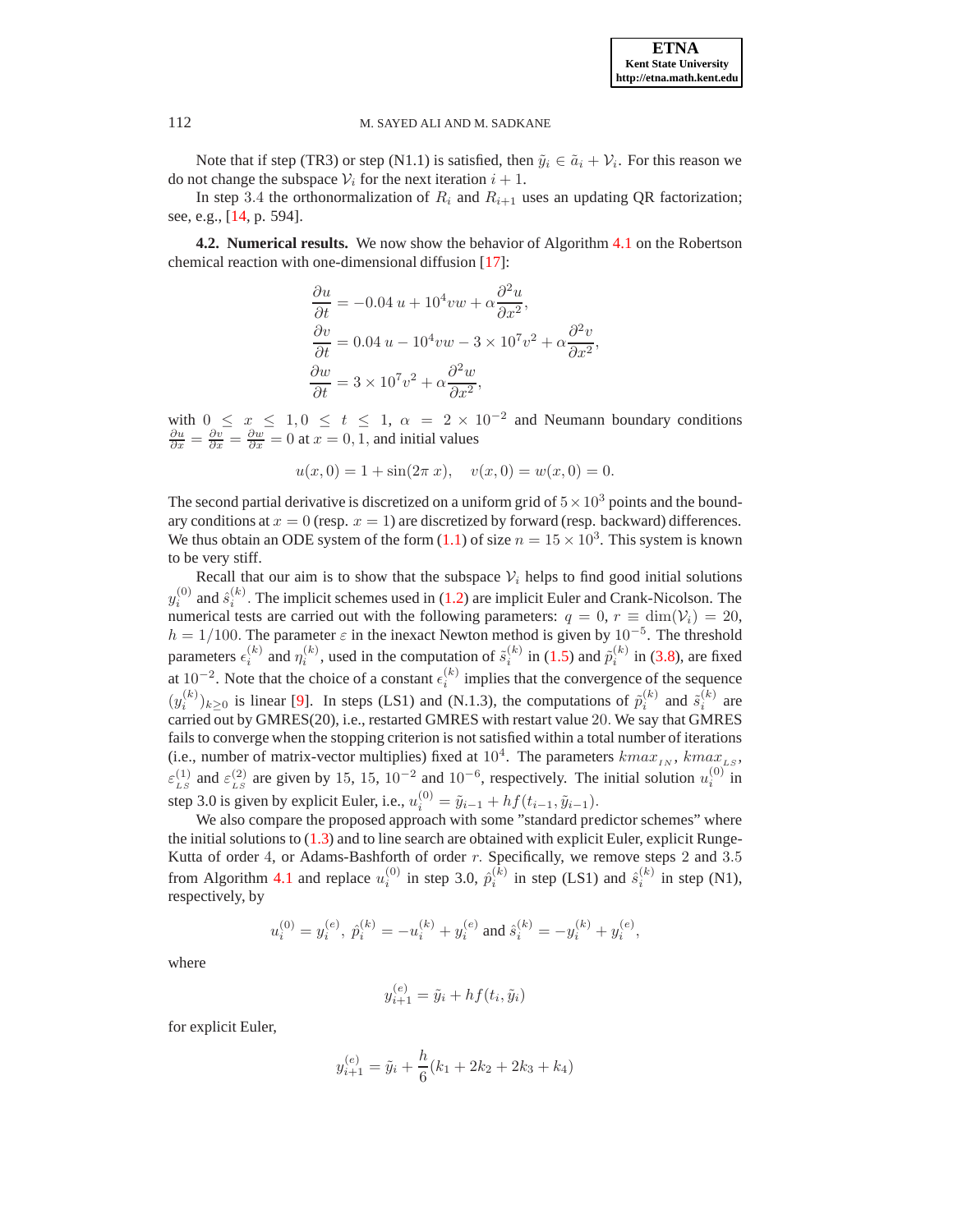for Runge-Kutta 4 with  $k_1 = f(t_i, \tilde{y}_i)$ ,  $k_2 = f(t_i + h/2, \tilde{y}_i + hk_1/2)$ ,  $k_3 = f(t_i + h/2, \tilde{y}_i + hk_2/2), k_4 = f(t_{i+1}, \tilde{y}_i + hk_3)$ , and

$$
y_{i+1}^{(e)} = \tilde{y}_i + h \sum_{k=0}^{r-1} \beta_k \nabla^k f(t_i, \tilde{y}_i)
$$

for Adams-Bashforth with  $\beta_k = \int_0^1 \prod_{j=0}^{k-1} (j + s) ds / k!$ ,  $\nabla^0 f(t_i, \tilde{y}_i) = f(t_i, \tilde{y}_i)$  and  $\nabla^{k+1} f(t_i, \tilde{y}_i) = \nabla^k f(t_i, \tilde{y}_i) - \nabla^k f(t_{i-1}, \tilde{y}_{i-1}).$ 

Figures [4.1](#page-9-0)[-4.3](#page-10-1) show the residual norm  $\|\tilde{G}_i(y_i^{(0)})\|$ , where  $y_i^{(0)}$  is the initial solution computed by line search or trust region algorithm.



<span id="page-9-0"></span>FIG. 4.1. *Line search.*



<span id="page-9-1"></span>FIG. 4.2. *Trust region (dogleg step).*

Tables [4.1](#page-10-0) and [4.2](#page-11-0) show some computational details when the inexact Newton method is used along with the line search algorithm. The second column of these tables shows  $\|\tilde{G}_i(y_i^{(k)} + \hat{s}_i^{(k)})\|$ , where  $y_i^{(k)}$  is the k-th Newton iterate for computing  $y_i$  and  $\hat{s}_i^{(k)}$  is the initial guess of  $s_i^{(k)}$ , obtained from  $\mathcal{V}_i$  and the Petrov-Galerkin process. The third column shows the number of iterations required by GMRES to compute  $\tilde{s}_i^{(k)}$ , starting with  $\hat{s}_i^{(k)}$ , such that [\(1.5\)](#page-1-0) holds. For example, when  $i = 1$ , Table [4.1](#page-10-0) shows that  $4329 + 5440 = 9769$ iterations of GMRES have been used to satisfy the condition in step 3.3 of Algorithm [4.1,](#page-7-0) while 2320 iterations were sufficient when  $i = 10$ . Columns 4, 5, and 6 of these tables show analogous information for the line search (step 3.1 of Algorithm [4.1\)](#page-7-0).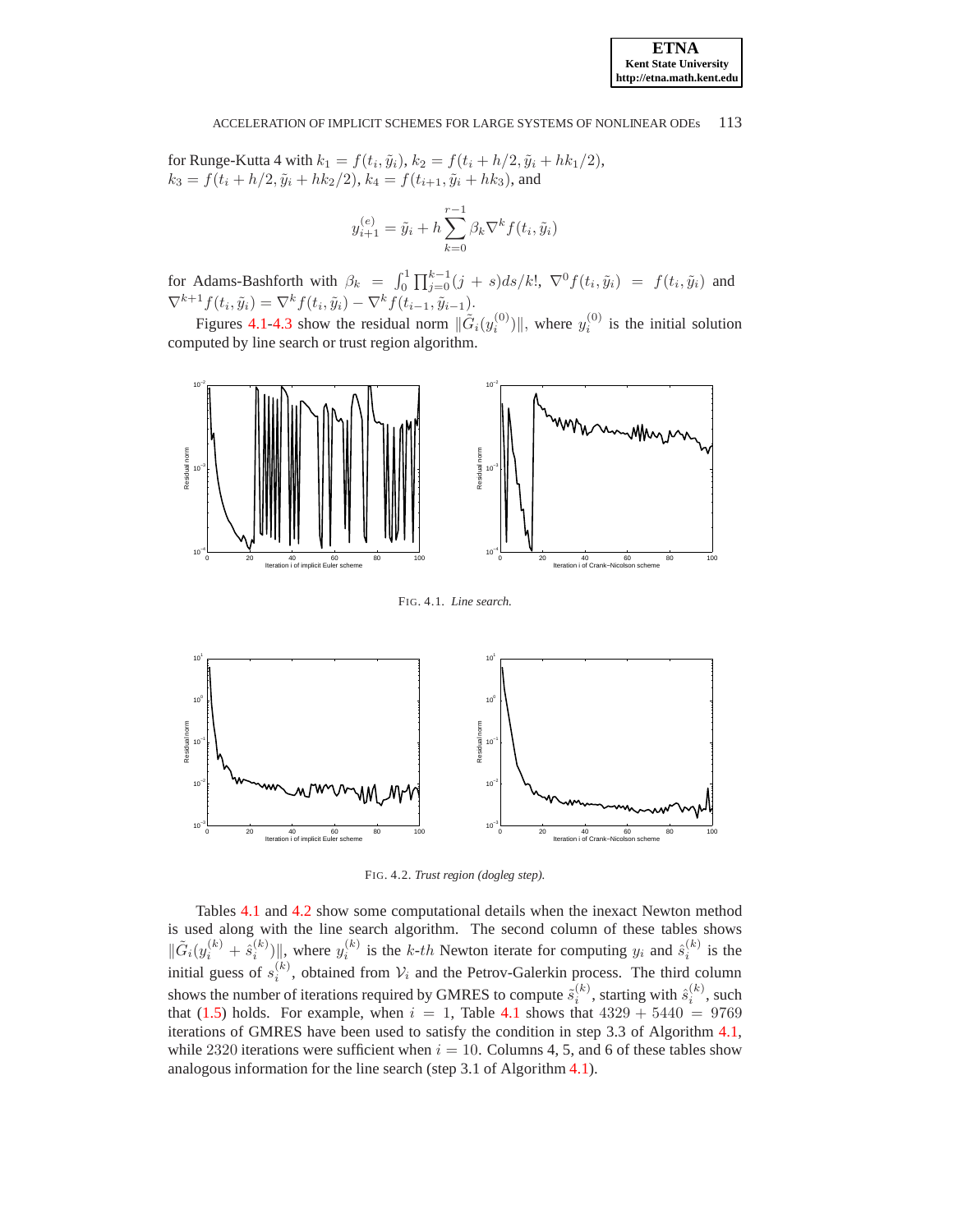

<span id="page-10-1"></span>FIG. 4.3. *Trust region (hook step).*

From these tables, we see that at iteration  $i = 1$ , the number of iterations required by GMRES is large and that the initial solutions  $\hat{s}_i^{(k)}$  and  $\hat{p}_i^{(k)}$  are not good enough. This is because the subspace  $\mathcal{V}_i$  contains only one vector. As  $\dim(\mathcal{V}_i)$  increases, the relative residual associated with  $\hat{p}_i^{(k)}$  decreases, especially when the Crank-Nicolson scheme is used. As a consequence, fewer iterations, and sometimes no iteration, of GMRES, are needed to compute  $\tilde{p}_i^{(k)}$ . This allows the line search algorithm to compute a good initial solution  $y_i^{(0)}$ ; see also Figure [4.1.](#page-9-0) Similar comments apply when inexact Newton is used with trust region; see Tables [4.3-](#page-11-1)[4.4](#page-12-0) and Figures [4.2-](#page-9-1)[4.3.](#page-10-1)

Table [4.5](#page-12-1) shows the behavior of Algorithm [4.1](#page-7-0) when the explicit Euler scheme is used as explained above. In this test GMRES did not converge. The norm  $\|\tilde{G}_i(y_i^{(k)} + \hat{s}_i^{(k)})\|$ stagnated around  $10^4$ . The algorithm did not perform better when explicit Runge-Kutta 4 and Adams-Bashforth were used. With Runge-Kutta,  $\|\tilde{G}_i(y_i^{(k)} + \hat{s}_i^{(k)})\|$  stagnated around  $10^{24}$ for  $i = 1, k = 0, \ldots, 12$ , and at iteration  $(i, k) = (1, 13)$ , GMRES failed to compute  $\tilde{s}_i^{(k)}$ . With Adams-Bashforth,  $\|\tilde{G}_i(y_i^{(k)} + \hat{s}_i^{(k)})\|$  stagnated around  $10^4$  for  $i = 1, k = 0, 1$  and  $i = 2, k = 0, \ldots, 5$ . At iteration  $(i, k) = (2, 6)$ , GMRES failed to compute  $\tilde{s}_i^{(k)}$ .

<span id="page-10-0"></span>

| <b>Inexact Newton</b> |                                                |                           | Line search |                                                                                                     |                           |
|-----------------------|------------------------------------------------|---------------------------|-------------|-----------------------------------------------------------------------------------------------------|---------------------------|
| iteration             | $\ \tilde{G}_i(y_i^{(k)} + \hat{s}_i^{(k)})\ $ | $#$ iter.                 | iteration   | $\ \tilde{G}'_i(u_i^{(k)})\hat{p}_i^{(k)}+\tilde{G}_i(u_i^{(k)})\ $<br>$\ \tilde{G}_i(u_i^{(k)})\ $ | $#$ iter.                 |
| (i,k)                 |                                                | GMRES $\tilde{s}_i^{(k)}$ | (i,k)       |                                                                                                     | GMRES $\tilde{p}_i^{(k)}$ |
| (1,0)                 | 6,2976                                         | 4329                      | (1,0)       | $1,8881 \times 10^{-4}$                                                                             | $\left($                  |
| (1,1)                 | 6.2976                                         | 5440                      | (1,1)       | $9,9999 \times 10^{-1}$                                                                             | 1192                      |
| (10,0)                | $4,9076 \times 10^{-3}$                        | 2320                      | (1,2)       | 1.6321                                                                                              | 557                       |
| (20,0)                | $2,6774 \times 10^{-3}$                        | 1760                      | (1,3)       | $2,1002 \times 10^{1}$                                                                              | 2641                      |
| (30,0)                | $2,1495 \times 10^{-3}$                        | 1620                      | (1,4)       | 9,8262 $\times$ 10 <sup>1</sup>                                                                     | 3393                      |
| (40,0)                | $1,9993 \times 10^{-3}$                        | 893                       | (10,0)      | $2,0496 \times 10^{-1}$                                                                             | 910                       |
| (40,1)                | $1,9993 \times 10^{-3}$                        | 1600                      | (20,0)      | $2,4655 \times 10^{-1}$                                                                             | 793                       |
| (50,0)                | $1,6472 \times 10^{-3}$                        | 536                       | (30,0)      | $1,4118 \times 10^{-1}$                                                                             | 520                       |
| (50,1)                | $1,6472 \times 10^{-3}$                        | 940                       | (90,0)      | $6,8481 \times 10^{-2}$                                                                             | 130                       |
| (90,0)                | $1,2606 \times 10^{-3}$                        | 900                       |             |                                                                                                     |                           |
| (100,0)               | $1,3811 \times 10^{-3}$                        | 201                       |             |                                                                                                     |                           |
| (100,1)               | $1,3811 \times 10^{-3}$                        | 1000                      |             |                                                                                                     |                           |

TABLE 4.1 *Algorithm [4.1](#page-7-0) with line search - Implicit Euler is used in [\(1.2\)](#page-0-1).*

**5. Conclusion.** The purpose of this paper was to show one possibility for improving convergence of the linear and nonlinear systems that arise when solving large nonlinear sys-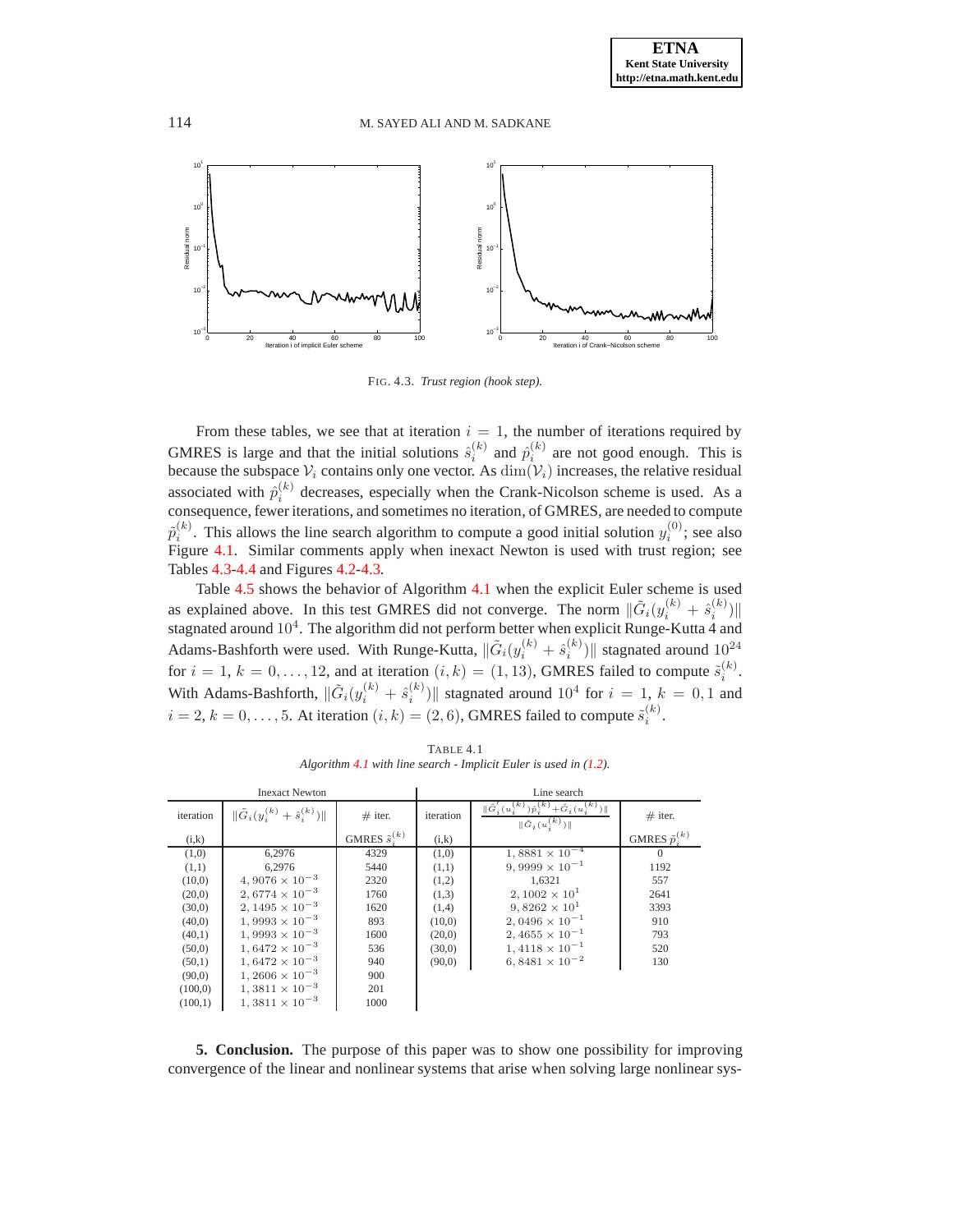<span id="page-11-0"></span>

| <b>Inexact Newton</b> |                                                |                           | Line search |                                                                                                                |                           |
|-----------------------|------------------------------------------------|---------------------------|-------------|----------------------------------------------------------------------------------------------------------------|---------------------------|
| iteration             | $\ \tilde{G}_i(y_i^{(k)} + \hat{s}_i^{(k)})\ $ | $#$ iter.                 | iteration   | $\ \tilde{G}'_i(u_i^{(k)})\hat{p}_i^{(k)}+\tilde{G}_i(u_i^{(k)})\ $<br>$\ \tilde{G}_i(\overline{u_i^{(k)}})\ $ | $#$ iter.                 |
| (i,k)                 |                                                | GMRES $\tilde{s}_i^{(k)}$ | (i,k)       |                                                                                                                | GMRES $\tilde{p}_i^{(k)}$ |
| (1,0)                 | 6,2969                                         | 2347                      | (1,0)       | $2,5662 \times 10^{-4}$                                                                                        | $\Omega$                  |
| (1,1)                 | 6,2969                                         | 2800                      | (1,1)       | $9,9999 \times 10^{-1}$                                                                                        | 642                       |
| (10,0)                | $1,6742 \times 10^{-2}$                        | 1540                      | (1,2)       | 1,8962                                                                                                         | 760                       |
| (20,0)                | $4,9327 \times 10^{-3}$                        | 817                       | (1,3)       | 6.5812                                                                                                         | 890                       |
| (20,1)                | $4,9327 \times 10^{-3}$                        | 1220                      | (1,4)       | $2,7293 \times 10^{1}$                                                                                         | 1405                      |
| (30,0)                | $2,8972 \times 10^{-3}$                        | 676                       | (1,5)       | $1,3141 \times 10^{2}$                                                                                         | 1837                      |
| (30,1)                | $2,8972 \times 10^{-3}$                        | 940                       | (10,0)      | $9,6104 \times 10^{-6}$                                                                                        | $\Omega$                  |
| (50,0)                | $3,2204 \times 10^{-3}$                        | 815                       | (10,1)      | $5,2984 \times 10^{-1}$                                                                                        | 728                       |
| (50,1)                | $3,2204 \times 10^{-3}$                        | 1100                      | (20,0)      | $6,3566 \times 10^{-7}$                                                                                        | $\Omega$                  |
| (80,0)                | $2,8631 \times 10^{-3}$                        | 686                       | (60,0)      | $8,6954 \times 10^{-8}$                                                                                        | $\Omega$                  |
| (80,1)                | $2,8631 \times 10^{-3}$                        | 960                       | (80,0)      | $9,3942 \times 10^{-8}$                                                                                        | $\Omega$                  |
| (100,0)               | $1,8893 \times 10^{-3}$                        | 547                       | (90,0)      | $7,4865 \times 10^{-8}$                                                                                        | $\theta$                  |
| (100,1)               | $1,8893 \times 10^{-3}$                        | 700                       | (100,0)     | $6,2467 \times 10^{-8}$                                                                                        |                           |

TABLE 4.2 *Algorithm* [4.1](#page-7-0) *with line search - Crank-Nicolson is used in [\(1.2\)](#page-0-1).* 

TABLE 4.3 *Algorithm [4.1](#page-7-0) with trust region - Implicit Euler is used in [\(1.2\)](#page-0-1).*

<span id="page-11-1"></span>

| iteration | Inexact Newton & dogleg step                 |                                     | Inexact Newton & hook step                             |                                     |  |
|-----------|----------------------------------------------|-------------------------------------|--------------------------------------------------------|-------------------------------------|--|
| (i,k)     | $\ \tilde{G}_i(y_i^{(k)}+\hat{s}_i^{(k)})\ $ | # iter. GMRES $\tilde{s}_{i}^{(k)}$ | $\ \tilde{G}_i(y_i^{(k)}\)$<br>$+ \hat{s}_{i}^{(k)}$ ) | # iter. GMRES $\tilde{s}_{i}^{(k)}$ |  |
| (1,0)     | 6,2976                                       | 1192                                | 6,2976                                                 | 1192                                |  |
| (1,1)     | 6,2976                                       | 1057                                | 6,2976                                                 | 1057                                |  |
| (1,2)     | 6,2976                                       | 1318                                | 6,2976                                                 | 1317                                |  |
| (1,3)     | 6,2976                                       | 2393                                | 6,2976                                                 | 2393                                |  |
| (1,4)     | 6,2976                                       | 3157                                | 6,2976                                                 | 3157                                |  |
| (1,5)     | 6,2976                                       | 4007                                | 6,2976                                                 | 4007                                |  |
| (1,6)     | 6,2976                                       | 5292                                | 6,2976                                                 | 5292                                |  |
| (1,7)     | 6,2976                                       | 5440                                | 6,2976                                                 | 5440                                |  |
| (10,0)    | $4,9086 \times 10^{-3}$                      | 910                                 | $4,9072\times10^{-3}$                                  | 1361                                |  |
| (10,0)    | $4,9086 \times 10^{-3}$                      | 2320                                | $4,9072 \times 10^{-3}$                                | 2320                                |  |
| (20,0)    | $3,3623 \times 10^{-3}$                      | 1022                                | $2,4509 \times 10^{-3}$                                | 762                                 |  |
| (20,1)    | $3,3623\times10^{-3}$                        | 2040                                | $2,4509\times10^{-3}$                                  | 1640                                |  |
| (30,0)    | $2,1081 \times 10^{-3}$                      | 1016                                | $1,9199 \times 10^{-3}$                                | 766                                 |  |
| (30,1)    | $2,1081\times10^{-3}$                        | 1960                                | $1,9199\times10^{-3}$                                  | 1720                                |  |
| (40,0)    | $1,3871\times10^{-3}$                        | 435                                 | $2,6895 \times 10^{-3}$                                | 1100                                |  |
| (40,1)    | $1,3871\times10^{-3}$                        | 900                                 | $2,6895 \times 10^{-3}$                                | 2080                                |  |
| (50,0)    | $1,8442\times10^{-3}$                        | 1007                                | $1,4765\times10^{-3}$                                  | 640                                 |  |
| (50,1)    | $1,8442\times10^{-3}$                        | 2080                                | $1,4765\times10^{-3}$                                  | 1600                                |  |
| (60,0)    | $2,1950 \times 10^{-3}$                      | 481                                 | $2,1745\times10^{-3}$                                  | 836                                 |  |
| (60,1)    | $2,1950\times10^{-3}$                        | 1320                                | $2,1745\times10^{-3}$                                  | 1560                                |  |
| (70,0)    | $2,5777\times10^{-3}$                        | 1282                                | $1,9232\times 10^{-3}$                                 | 780                                 |  |
| (70,1)    | $2,5777\times10^{-3}$                        | 2140                                | $1,9232\times10^{-3}$                                  | 1440                                |  |
| (80,0)    | $1,7480\times10^{-3}$                        | 633                                 | $2,4491\times10^{-3}$                                  | 769                                 |  |
| (80,1)    | $1,7480\times10^{-3}$                        | 980                                 | $2,4491 \times 10^{-3}$                                | 1640                                |  |
| (90,0)    | $1,4131\times10^{-3}$                        | 433                                 | $1,3438\times10^{-3}$                                  | 502                                 |  |
| (90,1)    | $1,4131\times10^{-3}$                        | 1020                                | $1,3438\times10^{-3}$                                  | 980                                 |  |
| (100,0)   | $1,7451\times10^{-3}$                        | 791                                 | $1,7411 \times 10^{-3}$                                | 381                                 |  |
| (100,1)   | $1,7451\times10^{-3}$                        | 1520                                | $1,7411\times10^{-3}$                                  | 1060                                |  |

tems of ODEs by implicit schemes.

The nonlinear systems are solved by the Inexact Newton (IN) method and the linear systems that arise in IN are solved by GMRES. The convergence of both IN and GMRES can greatly be improved if good initial solutions are available. To this end, we have developed a strategy that allows the extraction of good initial solutions for IN and for the linear systems in IN. The strategy uses, at iteration i of the implicit scheme, a subspace  $V_i$  of small dimension that contains information on the last  $r$  iterates, the line search LS or trust region TR algorithm, and the Petrov-Galerkin process.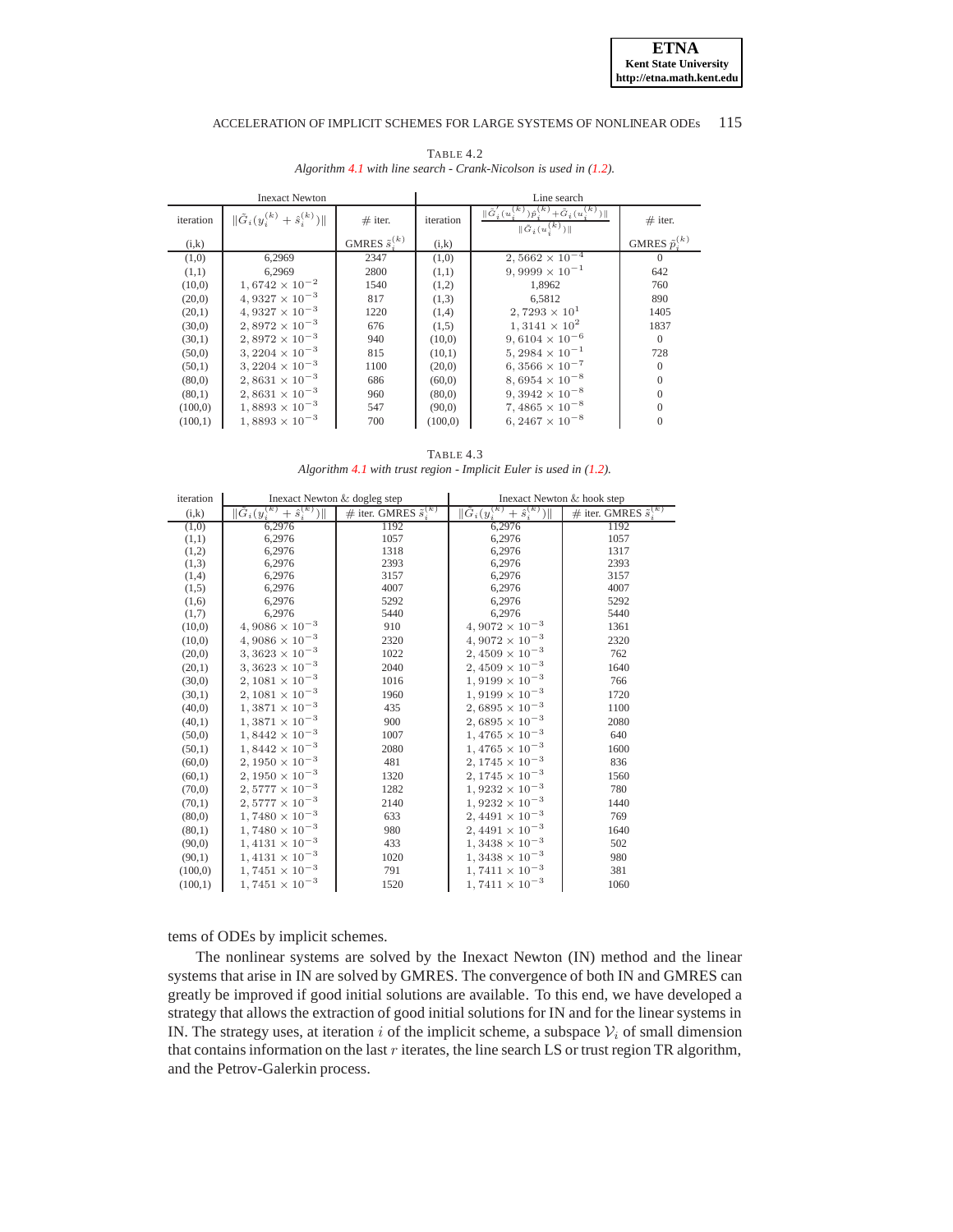<span id="page-12-0"></span>

| iteration | Inexact Newton & dogleg step                   |                                     | Inexact Newton & hook step                              |                                     |  |
|-----------|------------------------------------------------|-------------------------------------|---------------------------------------------------------|-------------------------------------|--|
| (i,k)     | $\ \tilde{G}_i(y_i^{(k)} + \hat{s}_i^{(k)})\ $ | # iter. GMRES $\tilde{s}_{i}^{(k)}$ | $\ \tilde{G}_i\overline{(y_i^{(k)}+\hat{s}_i^{(k)})\ }$ | # iter. GMRES $\tilde{s}_{i}^{(k)}$ |  |
| (1,0)     | 6.2969                                         | 642                                 | 6.2969                                                  | 642                                 |  |
| (1,1)     | 6,2969                                         | 760                                 | 6,2969                                                  | 760                                 |  |
| (1,2)     | 6,2969                                         | 890                                 | 6,2969                                                  | 890                                 |  |
| (1,3)     | 6,2969                                         | 1405                                | 6,2969                                                  | 1405                                |  |
| (1,4)     | 6,2969                                         | 1837                                | 6,2969                                                  | 1837                                |  |
| (1,5)     | 6,2969                                         | 2347                                | 6,2969                                                  | 2347                                |  |
| (1,6)     | 6,2969                                         | 2800                                | 6,2969                                                  | 2800                                |  |
| (10,0)    | $1,6748\times 10^{-2}$                         | 877                                 | $1,6748\times10^{-2}$                                   | 877                                 |  |
| (10,1)    | $1,6748 \times 10^{-2}$                        | 1540                                | $1,6748 \times 10^{-2}$                                 | 1540                                |  |
| (20,0)    | $4,8107 \times 10^{-3}$                        | 839                                 | $4,8091 \times 10^{-3}$                                 | 839                                 |  |
| (20,1)    | $4,8107\times10^{-3}$                          | 1220                                | $4,8091 \times 10^{-3}$                                 | 1220                                |  |
| (30,0)    | $3,3681\times10^{-3}$                          | 707                                 | $3,3973 \times 10^{-3}$                                 | 701                                 |  |
| (30,1)    | $3,3681\times10^{-3}$                          | 1020                                | $3,3973 \times 10^{-3}$                                 | 1020                                |  |
| (40,0)    | $2,9851\times10^{-3}$                          | 807                                 | $2,6970 \times 10^{-3}$                                 | 825                                 |  |
| (40,1)    | $2,9851\times10^{-3}$                          | 1100                                | $2,6970 \times 10^{-3}$                                 | 1080                                |  |
| (50,0)    | $2,7778\times10^{-3}$                          | 846                                 | $3,3073\times10^{-3}$                                   | 832                                 |  |
| (50,1)    | $2,7778\times10^{-3}$                          | 1100                                | $3,3073\times10^{-3}$                                   | 1120                                |  |
| (60,0)    | $3,0731\times10^{-3}$                          | 829                                 | $2,3479 \times 10^{-3}$                                 | 846                                 |  |
| (60,1)    | $3,0731\times10^{-3}$                          | 1060                                | $2,3479\times10^{-3}$                                   | 1040                                |  |
| (70,0)    | $2,4460 \times 10^{-3}$                        | 634                                 | $2,3183 \times 10^{-3}$                                 | 613                                 |  |
| (70,1)    | $2,4460\times10^{-3}$                          | 820                                 | $2,3183 \times 10^{-3}$                                 | 760                                 |  |
| (80,0)    | $3,1872\times10^{-3}$                          | 552                                 | $2,6765 \times 10^{-3}$                                 | 482                                 |  |
| (80,1)    | $3,1872\times10^{-3}$                          | 760                                 | $2,6765 \times 10^{-3}$                                 | 660                                 |  |
| (90,0)    | $2,7831\times 10^{-3}$                         | 667                                 | $1,8703\times10^{-3}$                                   | 471                                 |  |
| (90,1)    | $2,7831\times10^{-3}$                          | 940                                 | $1,8703 \times 10^{-3}$                                 | 600                                 |  |
| (100,0)   | $2,6554\times10^{-3}$                          | 559                                 | $2,2800 \times 10^{-3}$                                 | 262                                 |  |
| (100,1)   | $2,6554 \times 10^{-3}$                        | 780                                 | $2,2800 \times 10^{-3}$                                 | 720                                 |  |

TABLE 4.4 *Algorithm [4.1](#page-7-0) with trust region - Crank-Nicolson is used in [\(1.2\)](#page-0-1).*

TABLE 4.5 *Explicit Euler with line search - Crank-Nicolson is used in [\(1.2\)](#page-0-1).*

<span id="page-12-1"></span>

| <b>Inexact Newton</b> |                                                |                           | Line search |                                                                                                                    |                           |
|-----------------------|------------------------------------------------|---------------------------|-------------|--------------------------------------------------------------------------------------------------------------------|---------------------------|
| (i,k)                 | $\ \tilde{G}_i(y_i^{(k)} + \hat{s}_i^{(k)})\ $ | $#$ iter.                 | (i,k)       | $+\tilde{G}_i(u_i^{(k)})$<br>$\ \tilde{G}_{i}^{'}(u_{i}^{(k)})\hat{p}_{i}^{(k)}\ $<br>$\ \tilde{G}_i(u_i^{(k)})\ $ | $#$ iter.                 |
|                       |                                                | GMRES $\tilde{s}_i^{(k)}$ |             |                                                                                                                    | GMRES $\tilde{p}_i^{(k)}$ |
| (1,0)                 | 3, $1434 \times 10^4$                          | 1956                      | (1,0)       |                                                                                                                    | 10                        |
| (1,1)                 | 3, $1434 \times 10^4$                          | 2140                      | (1,1)       | $1,0511 \times 10^{2}$                                                                                             | 80                        |
|                       |                                                |                           | (1,2)       | $1,0465\times 10^{4}$                                                                                              | 524                       |
|                       |                                                |                           | (1,2)       | $1,0465\times 10^{4}$                                                                                              | 1076                      |
|                       |                                                |                           | (1,4)       | $1,2660 \times 10^6$                                                                                               | 1425                      |
|                       |                                                |                           | (2,0)       |                                                                                                                    | 10                        |
|                       |                                                |                           | (2,1)       | $1,0621 \times 10^{2}$                                                                                             | 424                       |
|                       |                                                |                           | (2,2)       | 7, 2056 $\times$ 10 <sup>3</sup>                                                                                   | 13508                     |
|                       |                                                |                           | (2,3)       | $3,5319 \times 10^{4}$<br>$\sim$ $\sim$ $\sim$ $\sim$ $\sim$ $\sim$                                                | $\ast$                    |

 $*$  The number of matrix-vector multiplies in GMRES largely exceeds  $10<sup>4</sup>$ .

The efficiency of LS depends mainly on the quality of the descent directions. The Newton direction [\(3.7\)](#page-5-3) is known to be a good descent direction but necessitates the solution of linear systems. The fact that the proposed strategy allows the construction of a good initial solution  $\hat{p}_i^{(k)}$  to [\(3.7\)](#page-5-3), facilitates the task of GMRES. The resulting method is cheap and efficient. The TR algorithm uses a large quadratic model, which, after projection onto  $V_i$ , leads to several small linear systems. This algorithm is also efficient but can be more expensive than LS if the latter uses a good descent direction.

Numerical tests with the approach, where the initial solutions (to  $(1.3)$ ) and to LS) are obtained with explicit methods, have been carried out. This approach lead to a stagnation of GMRES at early iterations of the implicit scheme.